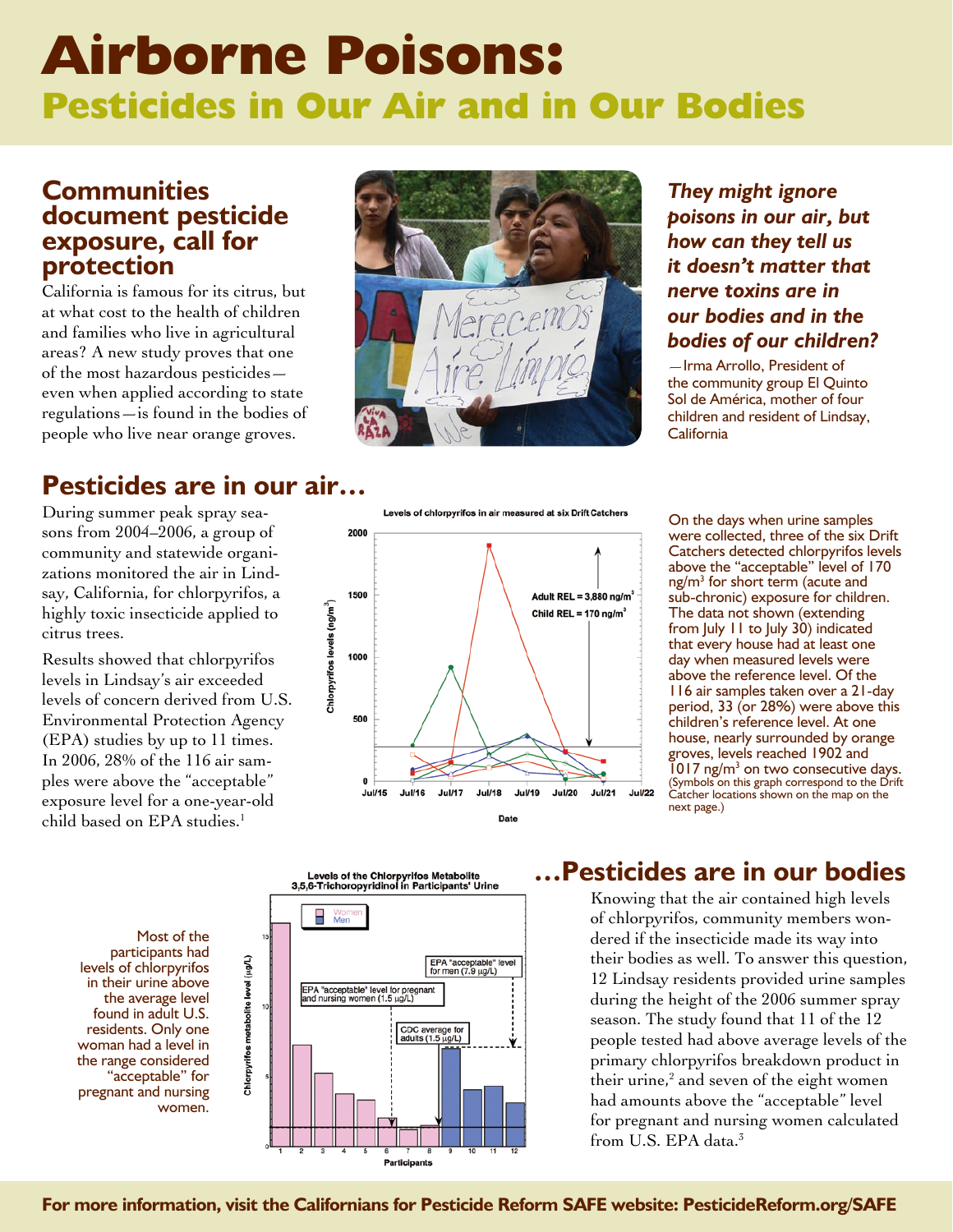

Lindsay 2006 Drift Catching locations

Pesticide air monitoring devices called "Drift Catchers" were set up in the locations marked on this map. Javier Huerta lives in a trailer park next to an orange grove on the southwest edge of town. Javier and his wife Luz Medellín participated in the project. Neither of them worked in or near the fields during the sampling, yet the levels of chlorpyrifos-related chemicals in their urine ranged from two to three times the U.S. average. All of the residents tested—only two of whom worked in or near fields during the sampling—showed similar results.

# **Pesticides can cause serious health effects**

Many pesticides can cause serious short- and long-term health effects. Chlorpyrifos, the insecticide monitored in this study, works by harming the nervous system of target insects. It does the same to humans, other mammals, birds and fish that are exposed. The U.S. EPA banned use of chlorpyrifos in residential settings in 2001 because of the severe health risks it poses to children. But the widespread agricultural use of chlorpyrifos continues in rural areas, routinely exposing children and other community members to these dangers. In 2005, nearly two million pounds of chlorpyrifos were used on California crops.4

Immediate symptoms of chlorpyrifos exposure include headaches, inability to concentrate, weakness, tiredness, nausea, diarrhea and blurred vision, abdominal cramps, vomiting, sweating, eye watering, muscular tremors, pinpoint pupils, low blood pressure, slow heartbeat and difficulty breathing.<sup>5</sup> Chlorpyrifos may also trigger the onset of asthma in people who have never had this disease or make asthmatic symptoms worse in individuals who already have it.<sup>6</sup>

Luis Medellín and his family awoke one night at their home in Lindsay, California, with headaches and nausea and soon began to vomit. Pesticide applicators were spraying the orange grove next to their trailer park, and their air cooling system pumped the fumes directly into their bedrooms. "It shoots it into the house and it's just like you were in the orchard, just walking around smelling the pesticides," Luis told reporters."

In addition, many recent studies indicate numerous long-term health impacts associated with exposure to chlorpyrifos. Even low-level exposures can interfere with the development of the nervous system in mammals.7 Recent studies on pregnant women in New York City exposed to chlorpyrifos through home

*When I learned about the levels of pesticides in my body, my mind was on my family, my neighbors, and all the people exposed to pesticides without their knowing about the potential effects to their health. I was angry with the growers because they do not give us any notice in order for us to take action to avoid exposure to pesticides.* 

*I have health problems and the doctor for the study told me that these might be related to exposures. The income of my family is low and I don't have resources to go to the doctors. I have to choose between feeding my family or taking them to the doctor when pesticides seem to be making them ill.* —Javier Huerta



Ana Espinoza and baby

*I live in front of a school and my baby may be going to that school and I want her to be safe. We have orange groves near our home. The doctor with the study told me that my test showed above the normal (two to three times). I got concerned and my baby was the first to came to my mind.* 

*I want to ensure that my family is safe from pesticides. I'm waiting on another baby and because there is information that babies may be born with health problems because of pesticides, I wanted to ensure actions are taken to protect our health.* 

*I did not know about pesticide problems until we moved here to Tulare County. Sometimes I think we should move to another place away from agriculture but I know it does not solve the problem. We need to participate to make needed changes.* —Ana Espinoza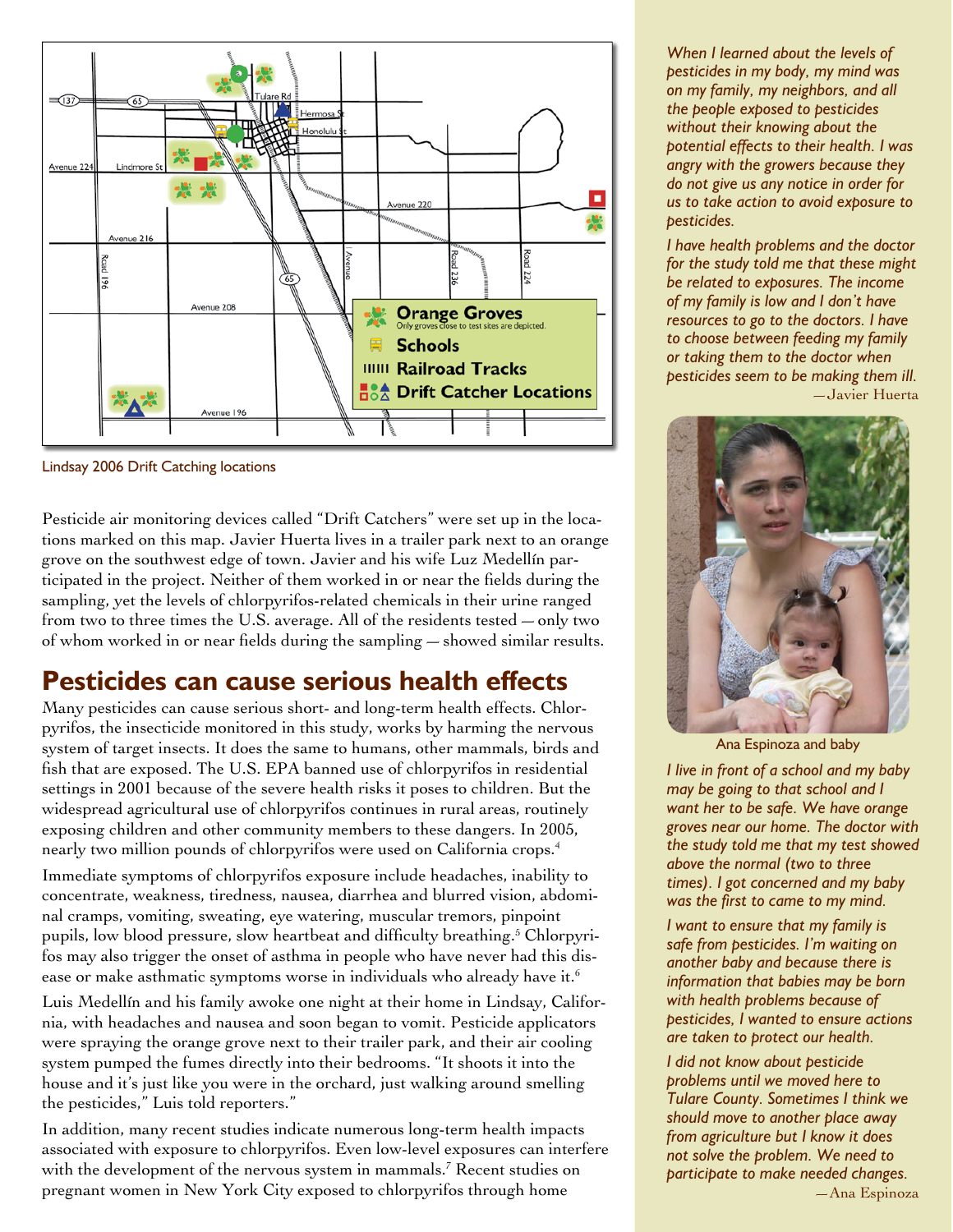pesticide use demonstrate a link between exposure to chlorpyrifos and low birth weights and smaller head size of newborns. When chlorpyrifos was taken off the home-use market, infant birth weights increased.<sup>8</sup> Highly exposed children (born before the ban) also showed delays in learning and mental development, and were more likely to have attention problems and pervasive development disorder.9 While the U.S. EPA does not list chlorpyrifos as a carcinogen, recent studies suggest possible links to both lung<sup>10</sup> and prostate<sup>11</sup> cancer.

# **Protect our communities from pesticide pollution: the Safe Air for Everyone Campaign**

Like hundreds of thousands of Californians who live near agricultural fields, residents of Lindsay are not protected from pesticide pollution. Community mem-

bers in rural areas across California have no way of knowing when pesticide applications will happen near their homes, schools, playgrounds or businesses and often have no means to take themselves out of harm's way if spraying takes



place. Many rural community members earn their living working in agriculture and want the agricultural economy to thrive, but they don't want to sacrifice the health of their children and families in the process.

In order to protect the health of children, families and communities from the dangers of pesticides in the air, members of the Californians for Pesticide Reform coalition launched the Safe Air for Everyone (SAFE) campaign in 2003. The SAFE campaign recommends:

#### **1. Establish no-spray Protection Zones around sensitive sites.**

"I would like to see authorities establish buffer zones around towns, schools and the places where people work and live to ensure we are better protected. I want authorities to help growers find safer pesticides and I think that the pesticide applicators should be made responsible for the harm to people's health." —Luis Medellín

Local Tulare County residents launched a campaign in 2006 to establish protection zones—areas where pesticides can't be applied—around schools and all sensitive sites in Tulare County such as homes, day cares and hospitals. The campaign has received over 220 individual and more than 50 organizational endorsements.

More than half of Tulare County's 176 public schools are within 1/4 mile of agricultural operations yet little is being done to ensure that pesticides don't drift onto them. In 2002 the California

# **The Lindsay Study: Air Monitoring + Biomonitoring**

#### **About the Drift Catcher Air Monitoring Device**

The "Drift Catcher" is a simple air sampling system designed for community use. It works like a vacuum cleaner, sucking air through sample tubes packed with an adsorbent resin. As pesticide-contaminated air is drawn through the tubes, pesticides stick to the resin. After collection, the sample tubes are sent to a laboratory for analysis.

The Drift Catcher's simple design is based on air sampling equipment used by the state of California and follows methods developed by the National Institute for Occupational Safety and Health and the California Air Resources Board. Its results meet the highest scientific standards.

#### **About Biomonitoring**

Biomonitoring is the measurement of human tissue or fluids for the presence of



Sandra Garcia and Irma Arrollo with a Drift Catcher

toxic chemicals or their breakdown products. The testing of urine, blood, bone, hair, human milk or other biospecimens can provide ultimate proof of exposure. In the past few years, data from biomonitoring projects testing humans for the presence of lead, flame-retardants, or the chemicals found in stain resistant clothing have led to new government regulations more protective of human health and to industry reformulation of products. Because biomonitoring alone does not tell us about pathways of exposure, combining biomonitoring with studies that document source of exposure can be especially useful.

#### **Lindsay Project Partners**

This Project owes its success to the group's ability to bring together complementary experiences and resources and our shared concern about pesticide use near agricultural communities.

Project partners were comprised of core staff of the statewide coalition Californians for Pesticide Reform (CPR) with CPR member groups Pesticide Action Network, El Quinto Sol, and Commonweal. Project collaborators included Dr. Salvador Sandoval of the Golden Valley Health Center, Merced, California, and faculty members at the Fresno campus of the University of California–San Francisco.

#### **For more information about the Lindsay Biomonitoring study, contact:**

Margaret Reeves, PhD, Senior Scientist, Pesticide Action Network, mreeves@panna.org, 415-981-1771; Sharyle Patton, Commonweal, spatton@igc.org, 415-868-0970 ext 728.